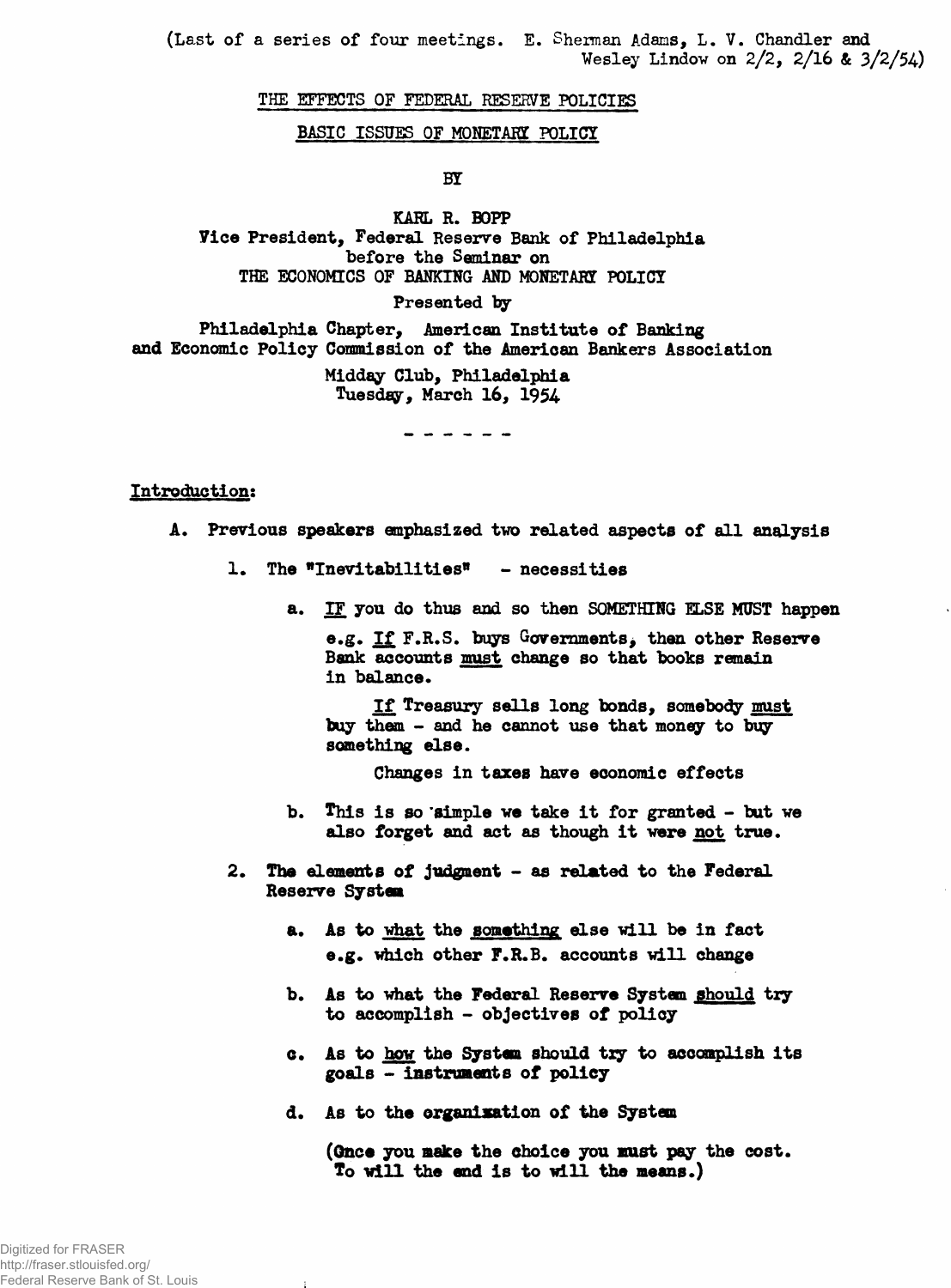$\left(\sqrt{1}\right)$ 

**B. Why have a Federal Reserve System?**

**1. Glib talk about letting money manage Itself**

2. Kemmerer's study for the N.M.C.

**a. Average call money rates 1890-1908 (19 years) 1st week in June** *2»28%* Last week in Dec.

- **b. 1907 Average call rate for June 1-3***/l&* **On Thursday, Oct. 24**
- **3. One reason for creating System was to provide an elastic currency**
- **4\* But that is monetary management**
- **C. The Power of the System**
	- **1.** To withdraw money  $(M=\$30$ **\$25 billion of earning assets ( Member bank reserves ( <\$20 bill.**
	- **2. To add money**

**a. Free gold to buy \$38 billion**

- **b. Reserve requirements of members dbove legal minimum \$ 8 billion**
- **3. To what purpose should these powers be used, since the System doesn't operate for profit?**

**To promote stable economic progress - tut that is pretty vague**

## **I. Objectives of Federal Reserve Policy**

**A, number of attractive objectives**

- **A. Specific objectives and related programs of action**
- **B. The possibility of conflict and the inevitability of choice - conscious or otherwise**

**Combination Changing emphasis over time**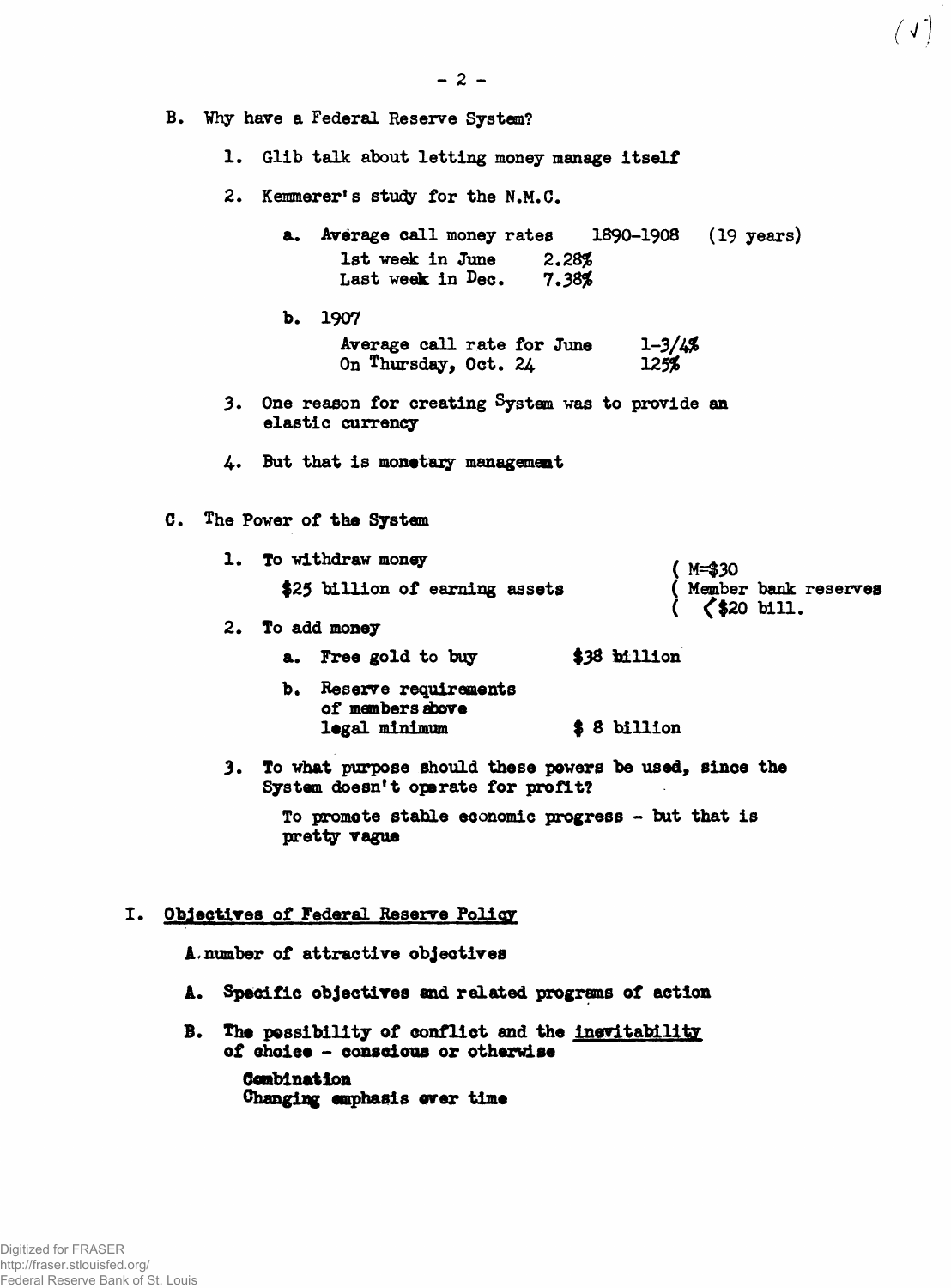# **Distributed at Executive Forum** *3fib/5k*

| $I\mathcal{I}$ A.<br>Objectives and Related Programs |                                                                |                                                                   |  |  |  |
|------------------------------------------------------|----------------------------------------------------------------|-------------------------------------------------------------------|--|--|--|
| Objective                                            | Conditions calling<br>for or permitting an<br>easing of credit | Conditions calling<br>for or permitting a<br>tightening of credit |  |  |  |
| 1. Convertibility                                    | High and/or rising<br>primary reserves                         | Low and/or declining<br>primary reserves                          |  |  |  |
| 2. Productive<br>credit                              | Increase in monetary<br>volume of output                       | Decrease in monetary<br>volume of output                          |  |  |  |
| 3. Stable price<br>level                             | Declining prices                                               | <b>Rising prices</b>                                              |  |  |  |
| 4. Full employment                                   | Less than full<br>employment                                   | Jobs in excess of<br>vorkers                                      |  |  |  |
| 5. A fixed rate of<br>interest                       | When savings are<br>inadequate                                 | When savings are<br>excessive                                     |  |  |  |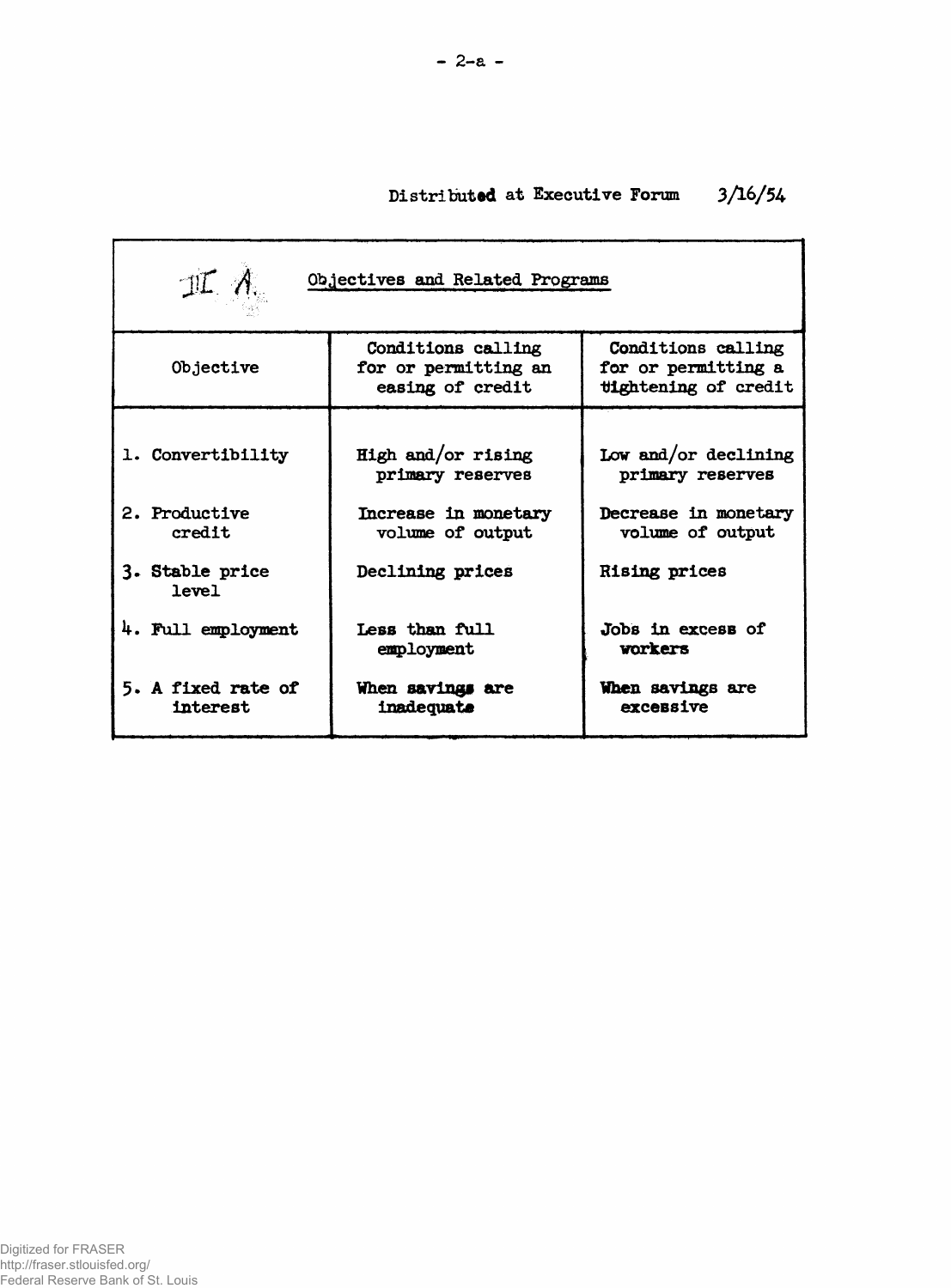Ve have an excellent current illustration of problem of choice among objectives

|                        | June 9.<br>March 10,<br>1954 | $\lambda$ uni 10<br>March 11.<br>1953 | Differ.           | Dec.31.<br>1952  | Differ.  |
|------------------------|------------------------------|---------------------------------------|-------------------|------------------|----------|
| 1) Monetary gold stock | 21,924<br>21,963             | 22,537<br>22,611                      | $-6/3-$<br>$-648$ | $23,187 - 1,224$ | $-1.269$ |

TIGHTEN CREDIT?

| Latest    |             | In last year<br>Max. - Min. |  | $1947 - 1949 = 100$ |                                                                                                                                                  |  |
|-----------|-------------|-----------------------------|--|---------------------|--------------------------------------------------------------------------------------------------------------------------------------------------|--|
| 2) Prices | a) Consumer |                             |  |                     | $\frac{a_{\mu\nu}}{3}$ , $\frac{119.6}{115.2}$ 115.4 $\frac{113.7}{113.6}$ $\frac{a_{\mu\nu}}{3}$ , 1953 <del>113.9</del>                        |  |
|           |             |                             |  |                     | b) Wholesale $\frac{\text{Ham 1}}{\text{Mean 2}}$ 10, $\frac{\text{Sum 2}}{\text{Mean 3}}$ 104.3 $\frac{\text{Sum 2}}{\text{Mean 3}}$ 1953 109.9 |  |

LEAVE ALONE - over whole year?

| Mary 1954<br>april 1954<br>1954 May 1953<br>February<br>New Series<br>$1953 -$            |
|-------------------------------------------------------------------------------------------|
|                                                                                           |
| $66,400$ $47.780$ $67,139$ $47.139$ $66,905$<br>$66,497$ $-$                              |
| $62,850$ $49,429$ $63,725$ $4803$ $63,491$<br>62944                                       |
| 61,050 61, 119 60,046 60,598 60,106<br>41,458                                             |
| 55,400 54.300 54,349 54,522 54,480 55,048<br>$-5,650$ 6,800 $-5,697$ 6,076 5,626<br>6,590 |
| $1,800.3,205$ $3,671.3$ $46$ $3,385$ $1,306$                                              |
| $5.8$ $5.4'$<br>2.1<br>$-2.9$                                                             |
|                                                                                           |

EASE?

(Unemployment down from 1.9 in January to 1.3 in May)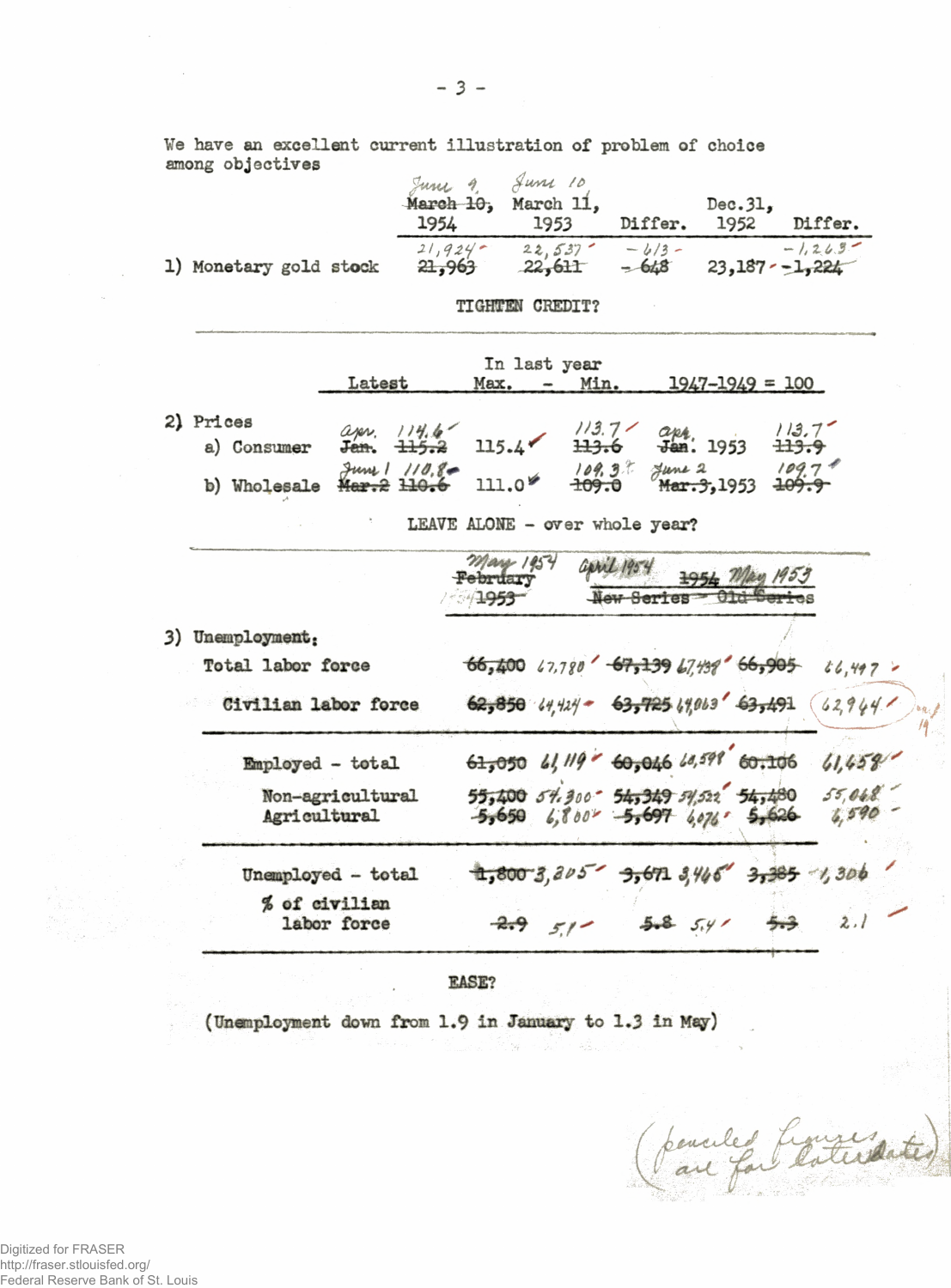## **II. The Means of Accomplishing Objectives**

- **A. You want to keep our markets for consumption and investment in balance vith production at high levels.**
- **B. By influencing credit conditions or the TONE of the money and capital markets**
	- **1. Supply of money and credit**
	- **2. Availability mortgage money last May and June!**
	- **3. Demand for credit**
	- **4. Price of credit or interest rates**

## **III. Instruments of Policy**

- **A. Types**
	- **1. General or "quantitative" affect supply, availability and cost - and demand**
	- **2. Selective or "qualitative" relate to particular types**

**Limit demand by requiring prospective borrower to meet specified conditions**

- **B. Analysis of General Controls**
	- **1. Discount rate and administration**
		- **à. Appropriate and inappropriate uses. Difference of opinion on relative weight to cost and rules**

**Martin's Boston speech**

- **b. Limits to effectiveness of rate**
	- **(1) To control expansion: when no one is borrowing high rate can't reduce**
	- **(2) To induce expansion when no attractive loan and investment opportunities are available**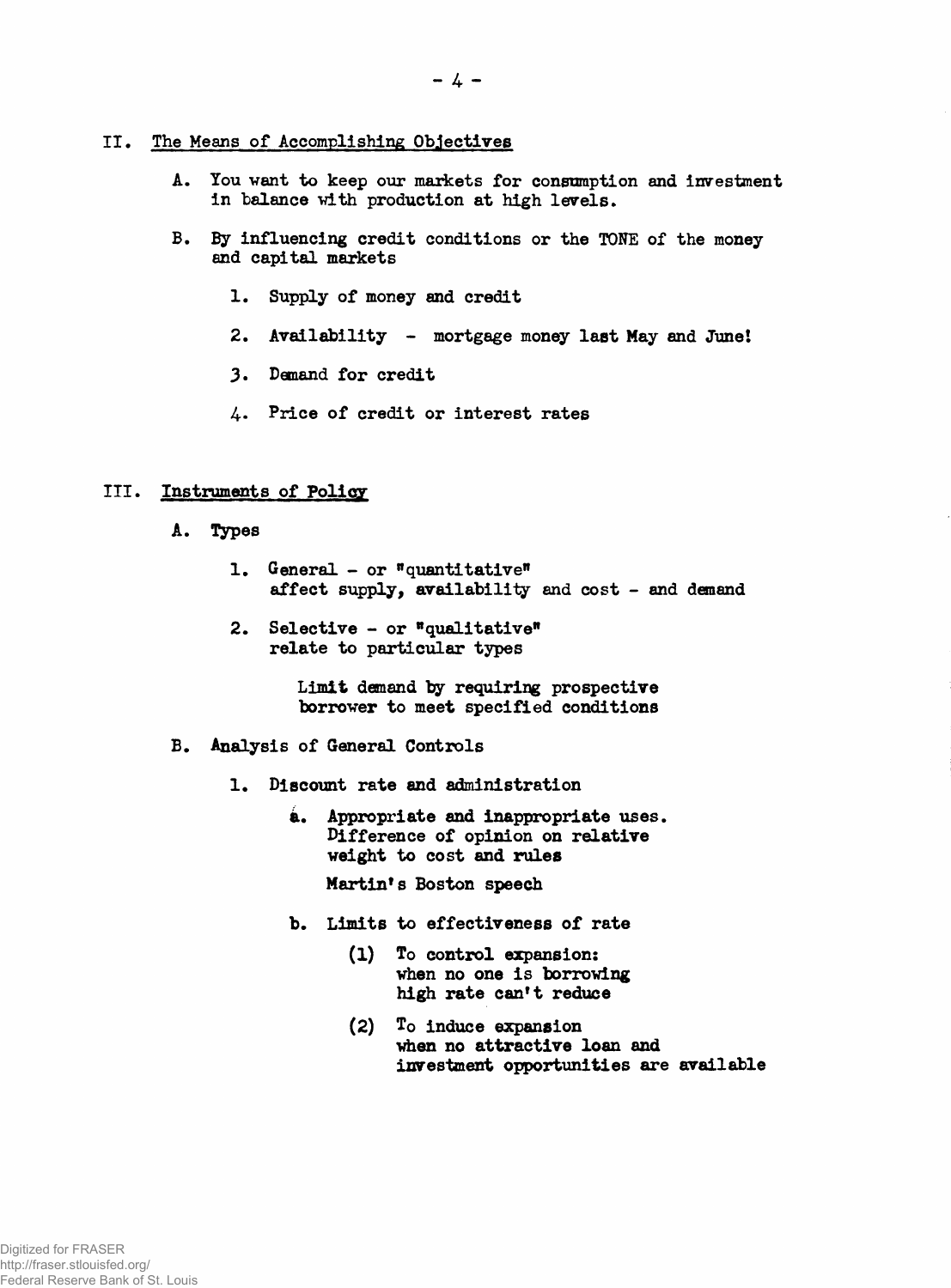- **5 -**
- **2. Open market operations**
	- **a. Developed to overcome defects of the rate**
		- **(1) To control expansion** - Thaking rate effective" by forcing **maiket into central bank**
		- **(2) To induce eaqpansion - make funds freely available , supply more liquidity than the market wants**
	- **b. Limits to effectiveness of open market operations**
		- **(1) To control expansion**

**Portfolio of Government securities**

| e.g. | <b>Excess</b>             | reserves Portfolio              |  |
|------|---------------------------|---------------------------------|--|
|      |                           | Dec. 1935 \$3.3 bil. \$2.4 bil. |  |
|      | Nov. $1940$ 6.9 $\degree$ | 2.2 <sup>π</sup>                |  |

**(2) To induce expansion** eligible assets in market **authority to buy - now \$38 billion**

**Can't push on** a **string - severe depression**

(This led to idea of compensatory fiscal policy  $$ but that is another topic that I shall not discuss.)

- **3. Changes in Reserve Requirements - first suggested in 1917**
	- **&. Affects all members directly rather than through money market**
	- **b. Limits**
		- **on authority to change**
		- **on effectiveness**
		- **contingent on willingness to see** "tone" of market change
		- poshing on string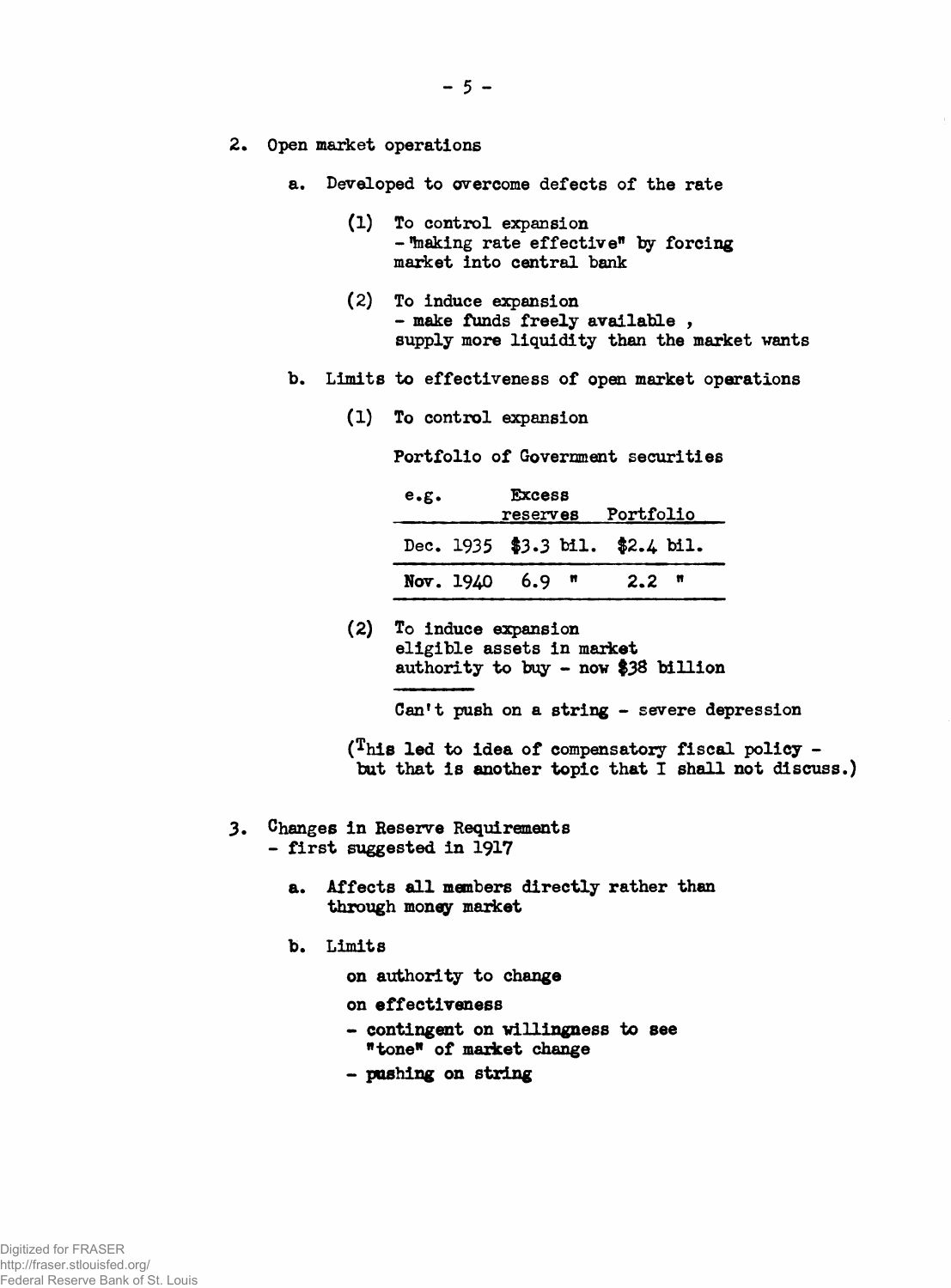- *U\** **Interrelations of instruments Sale of securities may force banks to borrow Their attempts to repay will be reflected in reduced availability of credit and higher rates. Change in reserve requirements not very effective unless allowed to affect tone and terns in credit market. (We still have much to learn about this.) But 1***%* **= \$1 billion - may offset part to prevent sudden spasm of tightness or sloppiness ? C. Analysis of selective controls 1. Margin requirements 2. Consumer credit regulation 3. Heal estate credit regulation 4. Other?**  $\gamma$ **. A basic issue of monetary policy - relative importance of general and selective** 1. Extreme for general - Chicago-2. Extreme for selective-topenling cante - risk to peat & use preval
	- **3. In between**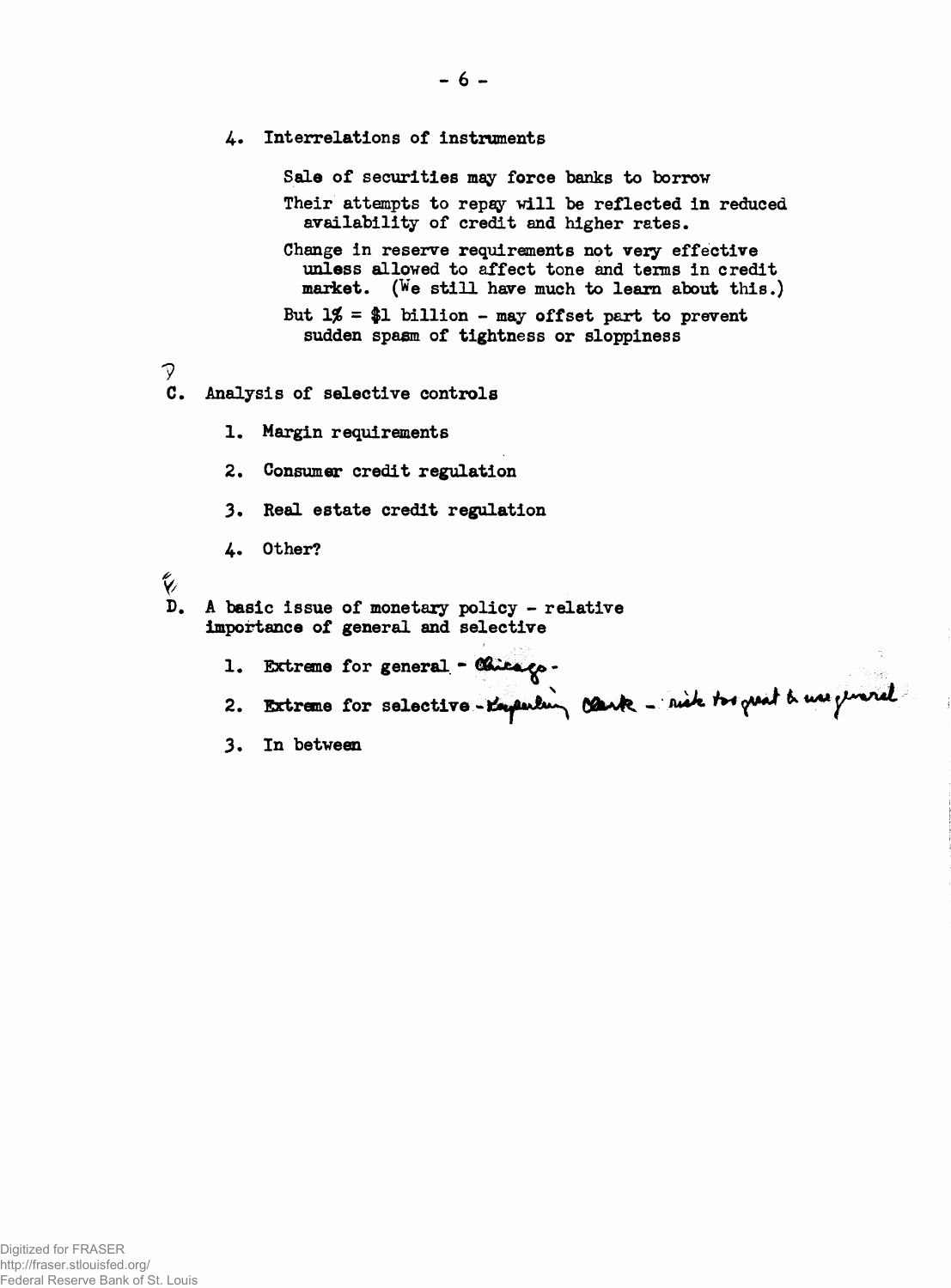## **IV. Other Basic Issues of Monetary Policy**

#### **A. The role of interest rates**

- **1. Level should be of no concern - Chicago**
- **2. Should be kept low - Keyserling, Clark**
- **3. Variable but controlled to suit economic development**

#### **B. How useful can monetary policy be?**

| Chicago<br>1. Can do everything<br>Clark Warburton $)$ $F.D.I.C.$<br>Edison Cramer |  |
|------------------------------------------------------------------------------------|--|
|------------------------------------------------------------------------------------|--|

- **2. Can do nothing too great a risk**
- **3. Necessary but not sufficient**

## Council of Economic Advisers' view on cheap credit

**(Hearings - January 1950 Economic Report - 1/17-20/50, p. 68)**

**The value of cheap credit. - The difference in our position from that of the subcommittee arises in part from a somewhat different view of the desirability of low interest rates. In the report of the subcommittee it is said, and repeated, that low interest rates are generally beneficial, but it is proposed to yield that principle in periods of inflation and to use central bank operations to induce an Increase in the cost of money.**

**Our view is that low interest rates are alweys desirable. In periods of inflation they have the undesirable collateral consequence of contributing to inflationary forces, but even then they have the economic advantage of facilitating the expansion of productive capacity which is the best road to stability. Where we differ with the subcommittee is that we would not abandon the advantages of cheap money and use central bank operations to cause an anti-inflationary Increase in interest rates. We would retain the advantages of cheap money and adopt other measures to curb the inflationary forces. In extreme cases, as in 1947-48, we would tighten the availability of credit by pressure upon bank reserves under the plan proposed by the Federal Reserve Board at that time, but would hold the resulting trend to higher interest rates within narrow limits.**